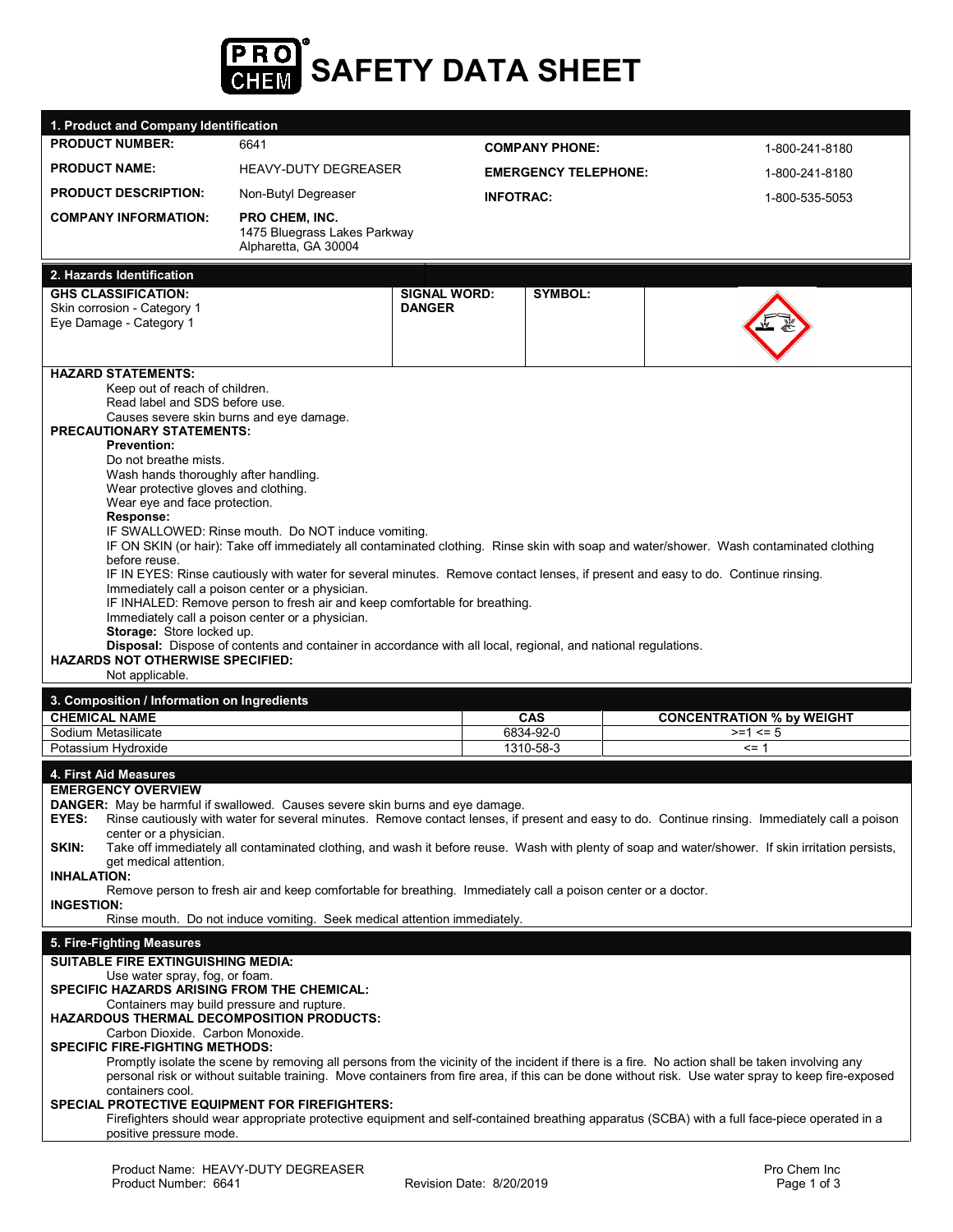# **6. Accidental Release Measures**

## **PERSONAL PRECAUTIONS:**

Put on appropriate personal protective equipment (see Section 8).

# **ENVIRONMENTAL PRECAUTIONS AND CLEAN-UP METHODS:**

Stop all leaks. Isolate hazard area. Keep unnecessary and unprotected personnel from entering. Disperse vapors with water spray. Prevent runoff from entering drains, sewers, streams, or other bodies of water. Absorb spill with inert material. Absorb unrecoverable product. Transfer contaminated absorbent, soil, and other materials to containers for disposal.

#### **7. Handling and Storage**

Do not use or store near heat, sparks, or open flame. Store in a cool, dry place. Do not get in eyes, on skin, or on clothing. Keep out of reach of children.

#### **8. Exposure Controls / Personal Protection**

| Potassium Hydroxide |               |  |  |  |  |
|---------------------|---------------|--|--|--|--|
| <b>ACGIH TLV</b>    | $2$ mg/m $3$  |  |  |  |  |
| <b>OSHA PEL</b>     | $2$ mg/m $3$  |  |  |  |  |
| Sodium Metasilicate |               |  |  |  |  |
| <b>ACGIH TLV</b>    | $10$ mg/m $3$ |  |  |  |  |
| <b>OSHA PEL</b>     | 15 mg/m3      |  |  |  |  |

## **PERSONAL PROTECTIVE EQUIPMENT:**



**EYE/FACE PROTECTION:** Wear safety glasses or goggles.

**SKIN PROTECTION:** Wear impervious gloves (made from rubber, nitrile, or neoprene), clothing, and boots. **RESPIRATORY PROTECTION:** When respiratory protection is required, use an organic vapor & particulate cartridge. All respiratory programs must meet OSHA's 29 CFR 1910.34 & ANSI Z88.2 requirements.

#### **ENGINEERING CONTROLS:**

Good general ventilation required.

# **9. Physical & Chemical Properties**

| 3. Filiyəlcal & Oliefilical Filopertles |                |                                |                |  |  |
|-----------------------------------------|----------------|--------------------------------|----------------|--|--|
| <b>APPEARANCE:</b>                      | Clear liquid.  | <b>EXPLOSIVE LIMIT RANGES:</b> | Not available. |  |  |
| <b>Physical State:</b>                  | Liguid.        | <b>EXPLOSIVE PROPERTIES:</b>   | Not available. |  |  |
| Color:                                  | Green.         | <b>OXIDIZING PROPERTIES:</b>   | Not available. |  |  |
| ODOR:                                   | Odorless.      | <b>VAPOR DENSITY:</b>          | Not available. |  |  |
| <b>ODOR THRESHOLD:</b>                  | Not available. | <b>VAPOR PRESSURE:</b>         | Not available. |  |  |
| pH:                                     | $12 - 13$      | <b>RELATIVE DENSITY:</b>       | 1.02           |  |  |
| <b>MELTING/FREEZING POINT:</b>          | Not available. | <b>SOLUBILITY (water):</b>     | Complete.      |  |  |
| <b>BOILING POINT:</b>                   | Not available. | <b>AUTO-IGNITION TEMP:</b>     | Not available. |  |  |
| VISCOSITY:                              | Not available. | <b>DECOMPOSITION TEMP:</b>     | Not available. |  |  |
| <b>FLASH POINT:</b>                     | None.          | <b>PARTITION COEFFICIENT:</b>  | Not available. |  |  |
| <b>EVAPORATION RATE:</b>                | Not available. | <b>VOC CONTENT (Wt %):</b>     |                |  |  |

### **10. Stability & Reactivity Information**

**REACTIVITY:**

Under normal conditions of storage and use, hazardous reactions will not occur. **CHEMICAL STABILITY:** 

Stable under normal conditions.

**INCOMPATIBLE MATERIALS:**

Acids and strong oxidizers.

## **CONDITIONS TO AVOID:**

High temperatures.

#### **DECOMPOSITION PRODUCTS:** CO, CO2.

# **11. Toxicological Information**

#### **PRIMARY ROUTE OF ENTRY:**

Skin contact, eye contact, inhalation.

#### **ACUTE/POTENTIAL HEALTH EFFECTS: EYES:** Causes severe irritation experienced as discomfort or pain, excess blinking, tear production with redness and swelling of the

conjunctiva.

**SKIN:** Brief contact may cause slight irritation. Prolonged contact may cause more severe irritation with pain, local redness, swelling, and possible tissue destruction.

**INHALATION:** High vapor concentrations may be irritating to respiratory tract.

**INGESTION:** May be harmful or fatal if swallowed. Corrosive. Can cause severe burns and complete tissue perforation of mucous membranes, mouth, throat, and stomach.

# **CHRONIC/LONG TERM EFFECTS:**

# None known.

**TARGET ORGAN EFFECTS:**

Lungs and upper respiratory tract, gastrointestinal tract, eyes, skin. **REPRODUCTIVE/DEVELOPMENTAL INFORMATION:**

No data.